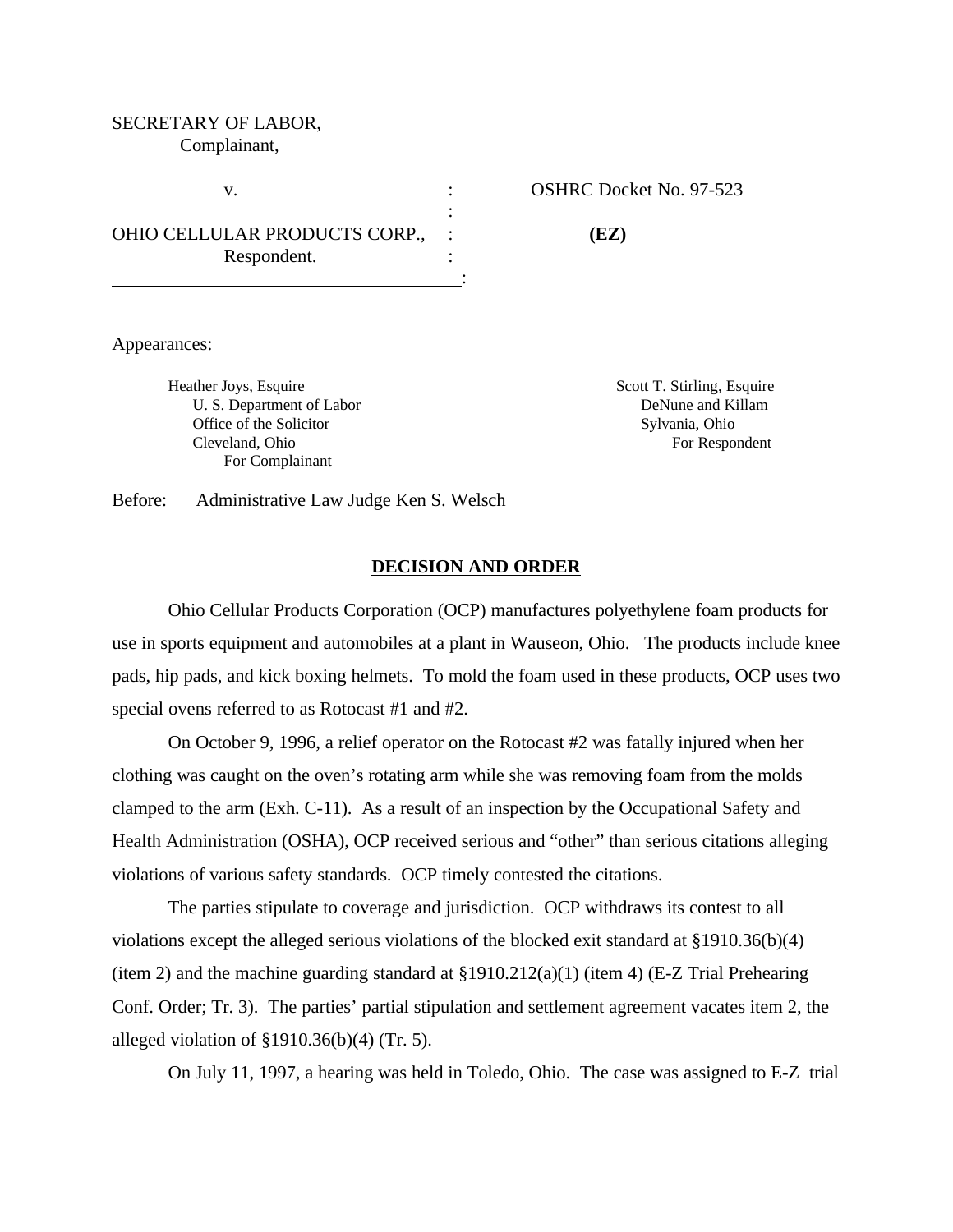proceedings<sup>1</sup> in accordance with 29 C.F.R.§ 2200.200, *et seq.* The violation (item 4) remaining in dispute alleges that OCP failed to provide machine guarding  $(\S 1910.212(a)(1))$  or, in the alternative, failed to properly lockout the Rotocast oven  $(\S1910.147(c)(4)(i))$ .<sup>2</sup> The citation states that employees were exposed to the "hazard of being struck by, caught in or between the mold arm when it rotated." OCP contends that the operators of the Rotocast ovens are not exposed to the rotating mold arms because a hinged gate blocks the area and a brake, when fully engaged, prevents the mold arm from rotating. However, these protections are not sufficient to guard the operator from the rotation of the mold arm. A violation is therefore affirmed.

### *Background*

The Rotocast oven, manufactured in the 1950's, is a unique large rotational molding machine designed for the production of molded products from polyethylene foam. Very few Rotocasts still exist, and parts are impossible to find (Tr. 121). OCP has two Rotocasts which operate the same (Tr. 21). The Rotocast consists of three separate stations: the loading and unloading area, the heat chamber, and the cooling area (Exh. C-3). The cycling time through the three stations is preset depending on the particular product. The time cycle at each station varies from eight to twelve minutes. For example, hip pads take eight minutes at each station, thereby taking a total of twenty-five minutes to complete the molding cycle (Tr. 32-33).

<sup>1</sup>

Effective July 31, 1997, the eligibility criteria for E-Z trial was amended. This case no longer qualifies for E-Z trial because it resulted from a fatality inspection. 62 F.R. 35961 (July 3, 1997).

<sup>&</sup>lt;sup>2</sup> The Secretary's motion to plead, in the alternative, a violation of §1910.147(c)(4)(i) was granted on July 2, 1997.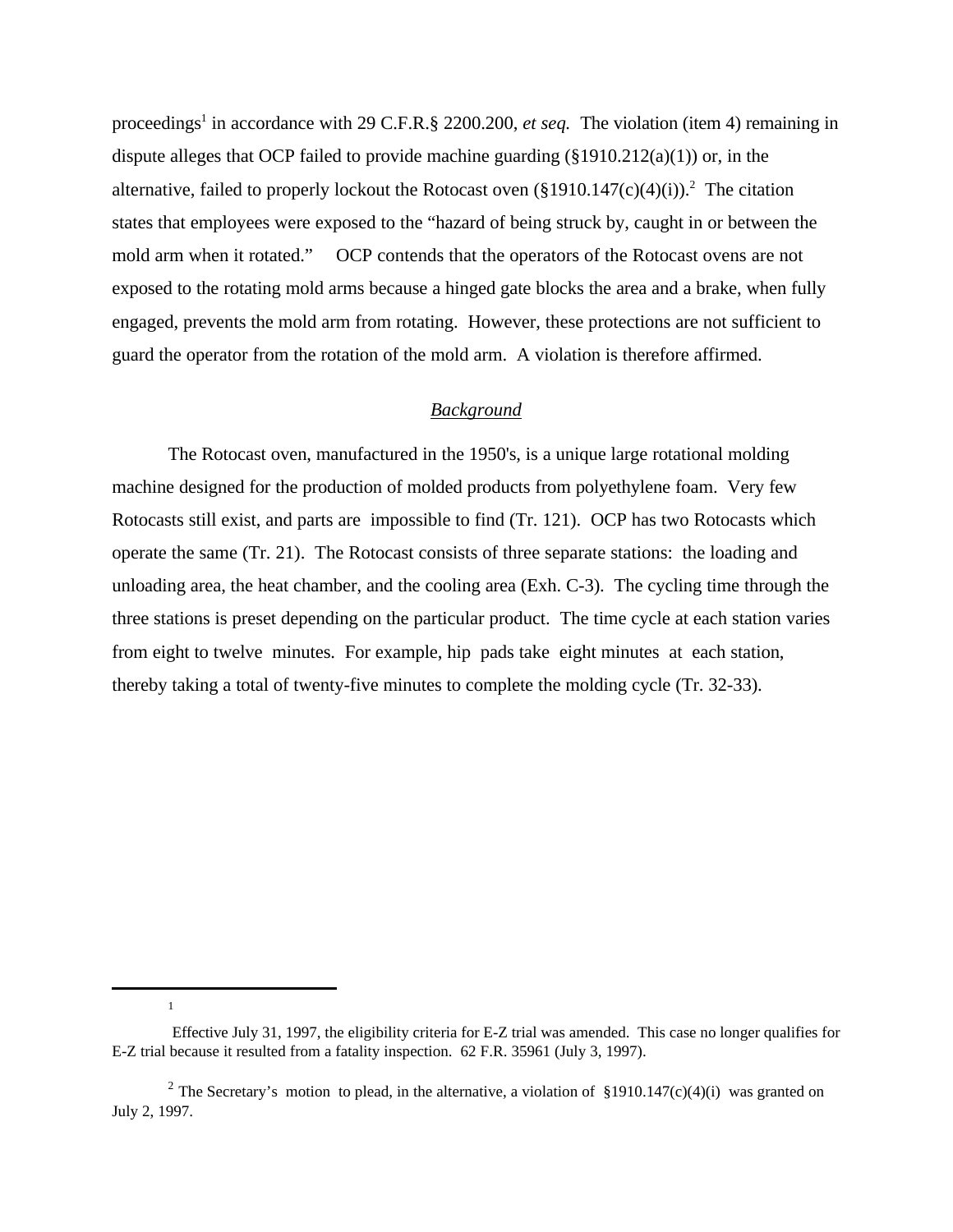There are three separate rotating mold arms capable of holding different size molds (Exhs. C-1, C-6). The polyethylene foam is placed in the molds. Different size molds are used depending on the particular product. For small products such as knee pads, there may be eight molds clamped to the arm. Larger products, such as hip pads, may only have one mold clamped to the arm. While the operator is loading and unloading the molds clamped to one arm, the other two mold arms are continuing to rotate in the heating chamber and cooling area (Tr. 44). The mold arms rotate from 8 to 64 r.p.m. (Exh. C-3). The mold arms move on a carousel through the three stations.

After loading foam into the molds attached to an arm, the molding cycle is started. First, the rotating arm moves up from the loading area into the heat chamber where the molds are heated to a preset temperature. Simultaneously, the other mold arms are moving to their next stations. When the heat cycle is completed, the mold arm moves to the back of the machine into the cooling chamber where water is sprayed on the molds to cool them to room temperature. Once the cooling cycle is completed, the mold arm rotates to the front of the oven where the foam is unloaded from the molds and more foam is then loaded into the molds to restart the cycle (Exh. C-3, R-1; Tr. 88, 114-115).

The operator works in front of the Rotocast at the loading and unloading areas. While the mold arm is moving to the next station, a large mesh gate protects the operator from the rotating mold arm. The gate is hinged and is approximately 8 feet high and 8 feet wide (Exh. C-6; Tr. 30). If the gate is opened, the mold arms stop moving to their next stations. However, unless the brake lever is fully engaged, the mold arm continues to rotate (Tr. 57). During the loading and unloading of the molds, the oven's electric power is not turned off and the mold arms continue to rotate in the heating chamber and cooling area (Tr. 22, 39).

To prevent the mold arm from rotating while the operator is loading and unloading the molds, there are separate brake levers for each arm (Tr. 36). The brake levers are located adjacent to the hinged gate (Tr. 18). To set the brake lever, the operator lifts the lever's black knob with an attached spring-loaded pin. The spring holds the pin into a 3/8-inch hole located in the drive position and the brake position. The operator moves the lever from the drive position down to the brake position and releases the lever to set the pin (Tr. 45, 137-138). If the pin is properly set in the brake position, the mold arm stops rotating and the operator is allowed to load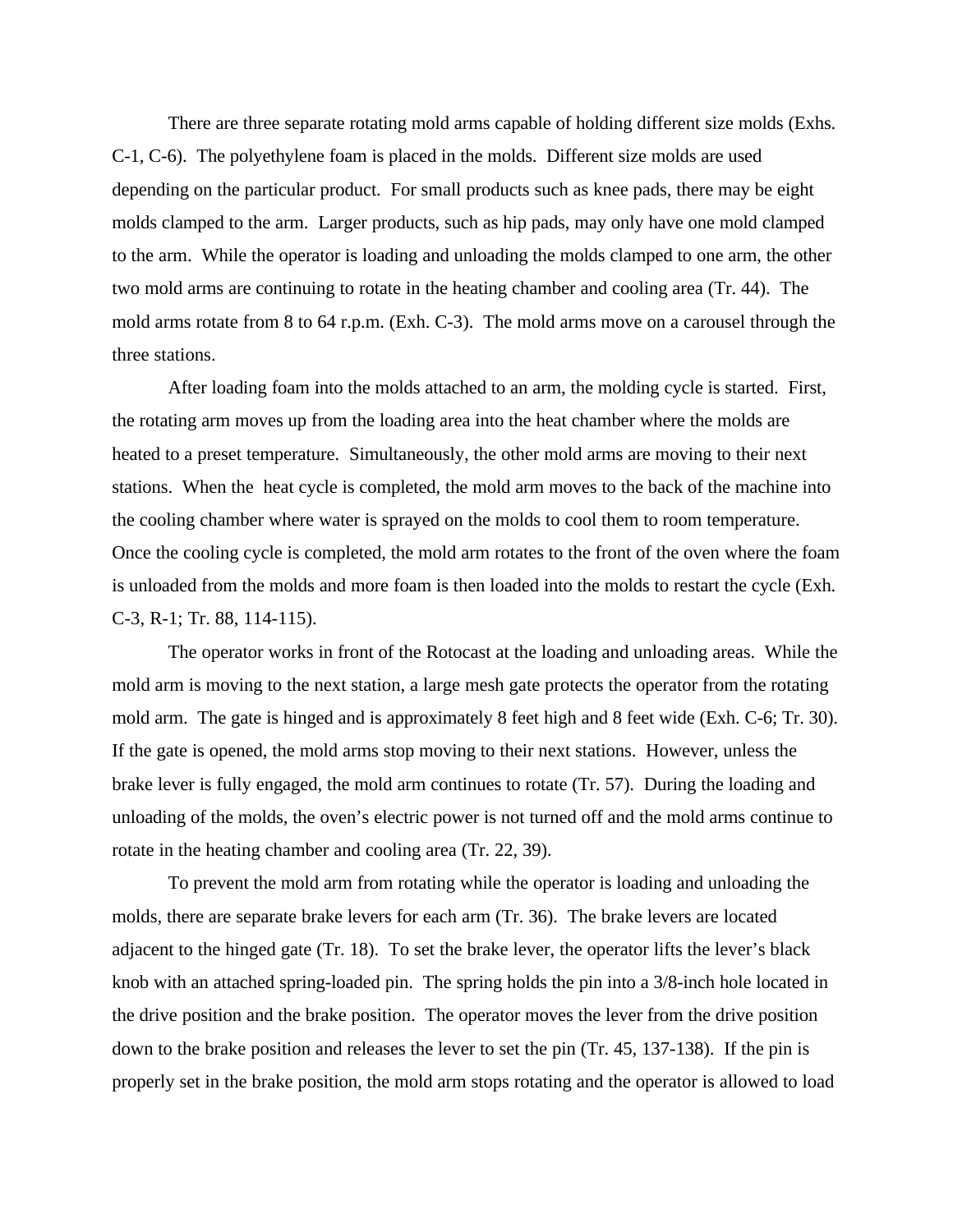and unload the molds. According to the Rotocast's operating instructions, the operator is cautioned that "the pin must be fully engaged with the lever in the "down" position to insure that arm rotation does not occur while loading and unloading" (Exh. C-3, p. 13). Once the brake is set, the operator lifts the hinged gate which simultaneously slides a mesh gate in front of the brake (Tr. 45). The operator enters the area to load and unload the molds (Exh. R-1).

The effectiveness of the brake lever to prevent rotation of the mold arm is disputed. Two employees testified that they have problems with the brake holding. They stated that they observed the brake lever slip unexpectedly, and the arm began rotating. The problems with the brake were reported to their supervisor, Barbara Wesley, and the brake was repaired (Tr. 22, 39). Other employees told OSHA during the inspection that the brake repeatedly malfunctioned (Exhs. C-8, C-9, C-10, Tr. 67-70).

Francisco Ramirez, a regular operator of Rotocast #2 since January 1994, testified that he never experienced problems with the Rotocast (Tr. 95-96). However, Ramirez stated that "it's kind of hard to put the brake on, but myself, I never had any problems with that oven or the other oven. Only that it's kind of hard to set it" (Tr. 96). Ramirez told OSHA during the inspection that "sometimes the pin was hard to get into place and that it would slip out of the hole" (Tr. 72).

Barbara Wesley, supervisor of the Rotocast area, testified she also has no problem with the brake pin "popping out." She stated that if the pin was fully engaged, it has not slipped out unexpectedly causing the mold arm to rotate (Tr. 99). However, she was aware that sometimes the brake dragged and the arm continued to rotate slowly. She stated that the dragging was corrected by normal maintenance (Tr. 103, 106). Also, she stated that the pin sometimes was not completely set. In her statement to OSHA, Wesley stated that she complained several times about the brake, and it was not repaired (Exh. C-7). She explained that the brake was difficult to use but that it was not faulty. She stated that parts were repaired and not replaced because of the lack of available new parts (Tr. 100-101).

Michael Rogers, a mechanical engineer hired by OCP to analyze the Rotocast oven after the accident, testified that he was able to fully engage the brake without a problem (Tr. 139). He found that the 3/8-inch hole used to set the pin was more than adequate (Tr. 138). He noted some wear on the steel plate between the brake and drive holes, but he did not consider it a problem (Tr. 138-139). He found some wobble in the gear reduction unit which tended to force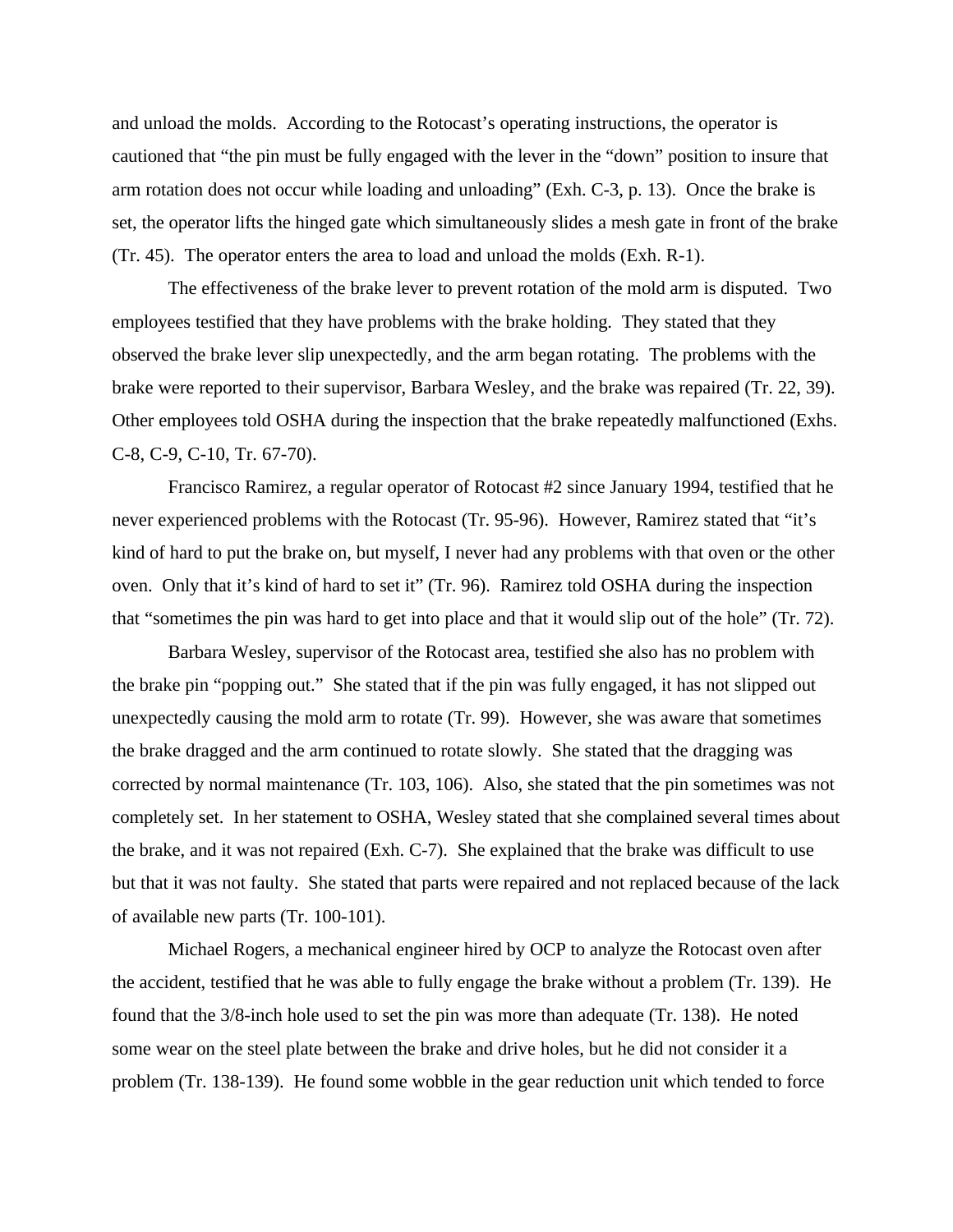the brake lever into the brake position or drive position. If the pin was not engaged in the brake position, the lever might return to the drive position (Tr. 140-141). Even in the intermediate position between the brake position and drive position, the arm did not stop rotating (Tr. 143). Rogers concludes that the guards in place on the Rotocast are sufficient to safeguard the operator from the oven's point of operation (Tr. 142). He agrees that except for the brake levers, there are no safeguards preventing the mold arm from rotating. The effectiveness of the brake depends on its proper functioning and being fully engaged (Tr. 142).

### *Discussion*

In order to establish a violation of a safety standard, the Secretary must show by a preponderance of the evidence that (1) the cited standard applies to the alleged condition; (2) the terms of the standard were not complied with; (3) employees were exposed to or had access to the violative condition; and (4) the employer knew or could have known of the violative condition with the exercise of reasonable diligence. *Seibel Modern Mfg. & Welding Corp.*, 15 BNA OSHC 1218, 1221-22, 1991-93 CCH OSHD ¶ 29,442, p. 39,678 (No. 88-821, 1991). The Secretary has the burden of proof.

There is no dispute that operators of the Rotocast work directly at the mold arm while loading and unloading the molds. As noted by OCP, "the Rotocast cannot produce pads unless the finished products are removed from the molds and replaced with new products" (Respondent's Brief, p. 9). OCP also does not dispute that the operator's only protection from the rotating mold arm while loading and unloading the molds is the brake<sup>3</sup> (Tr. 142, 161). The brake must be fully engaged to prevent the arm from rotating. OCP agrees that while loading and unloading the molds, its lockout program is not utilized (Exh. C-2; Tr. 159-160). Further, OCP also does not dispute that guarding or locking out of the Rotocast while loading and unloading the molds is economically or technologically feasible (Tr. 23-24). OSHA recommends abatement by a trip wire or light curtain (Exh. C-12; Tr. 75, 77).

OCP contends it did not violate the guarding or lockout standards, and it lacked

 $3$ There is an emergency stop button at the control panel which turns off the oven. The button, however, is not accessible to the operator while loading and unloading foam from the molds (Exhs. C-5, C-9; Tr. 119).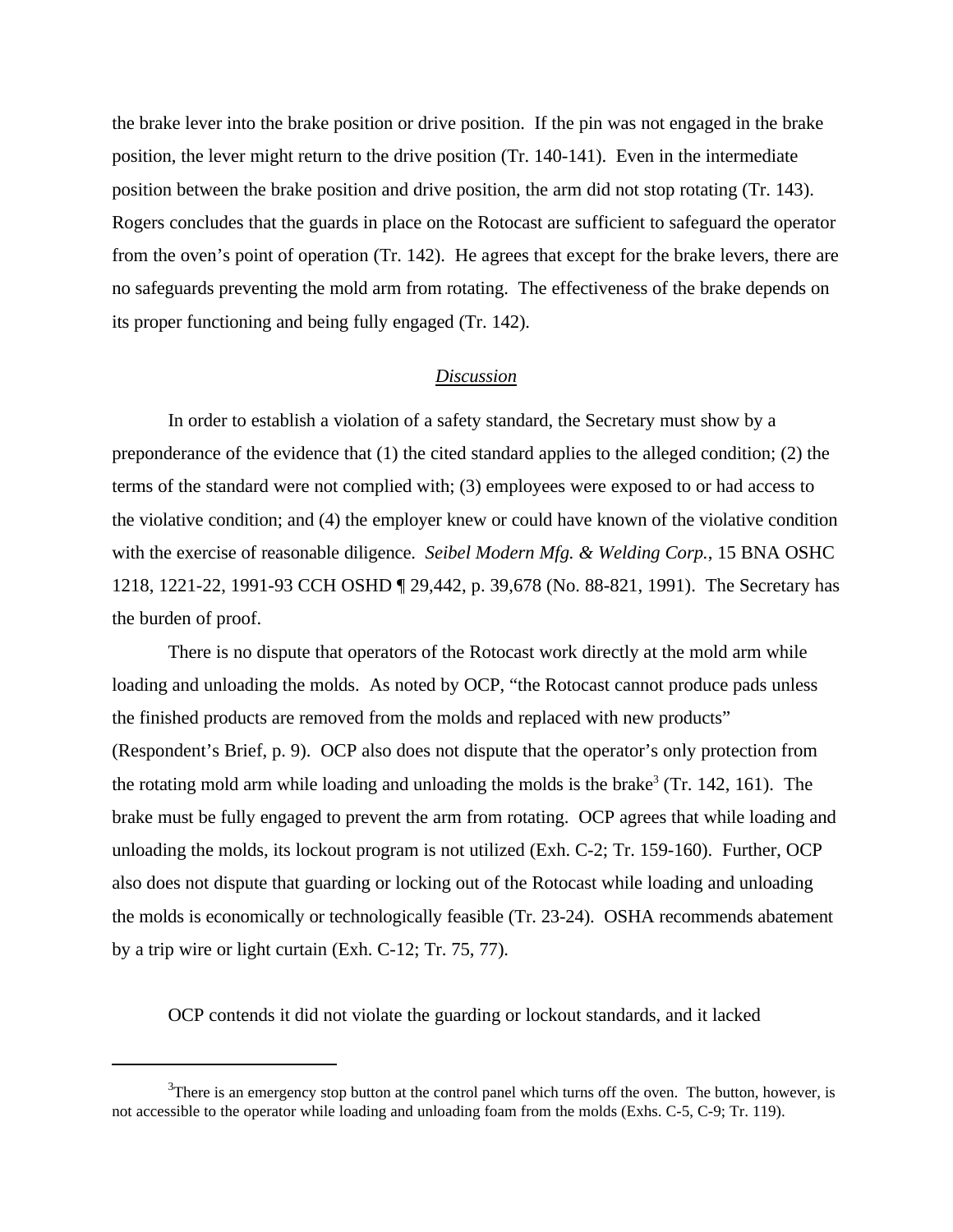knowledge of a violative condition. OCP maintains that the brake is set without a problem, and the brake prevents the arm from rotating. Also, when the hinged gate to the loading and unloading area is opened, a mesh guard slides in front of the brake, preventing someone from inadvertently releasing the brake. OCP's written lockout program is utilized when its maintenance man changes the molds used in the Rotocast. A lockout is not done when the Rotocast operator is loading and unloading the molds since this is part of the normal production process of the Rotocast.

#### Alleged Violation of §1910.212(a)(1)

The citation alleges OCP failed to provide guarding while loading and unloading the molds "to protect employees from the hazard of being struck by, caught in, or between the mold arm when it rotated." The Secretary contends that the operator is exposed to the mold arm rotation. Section 1910.212(a)(1) requires:

One or more methods of machine guarding shall be provided to protect the operator and other employees in the machine area from hazards such as those created by point of operation, ingoing nip points, rotating parts, flying chips and sparks. Examples of guarding methods are - barrier guards, two-hand tripping devices, electronic safety devices, etc.

 The operation of the Rotocast oven is not in dispute. Section 1910.212(a)(1) requires guarding of rotating parts. The mold arms continually rotate at speeds of 8 to 64 r.p.m. During cycling of the mold arms from one station to the next, the operator is protected by the hinged gate. The gate acts as a barrier guard that adequately protects the operator from the rotating mold arms. However, while loading or unloading the molds, the hinged gate is raised and the operator is working directly at the mold arm. The mold arm continues to rotate unless the operator fully engages the brake lever into the brake position. The operator is protected from the rotating arm if the brake is properly set and fully engaged. However, there is nothing to ensure that the brake remains fully engaged (Tr. 124). The operating instructions for the Rotocast warns that "the pin must be fully engaged with the lever in the down position to insure that arm rotation does not occur while loading and unloading." Also, the instruction indicates that proper adjustment and maintenance is required to insure that the mold arm rotation does not occur while the hinged gate is not in place (Exh. C-3, pp. 13, 15-16). No safety device prevents or guards the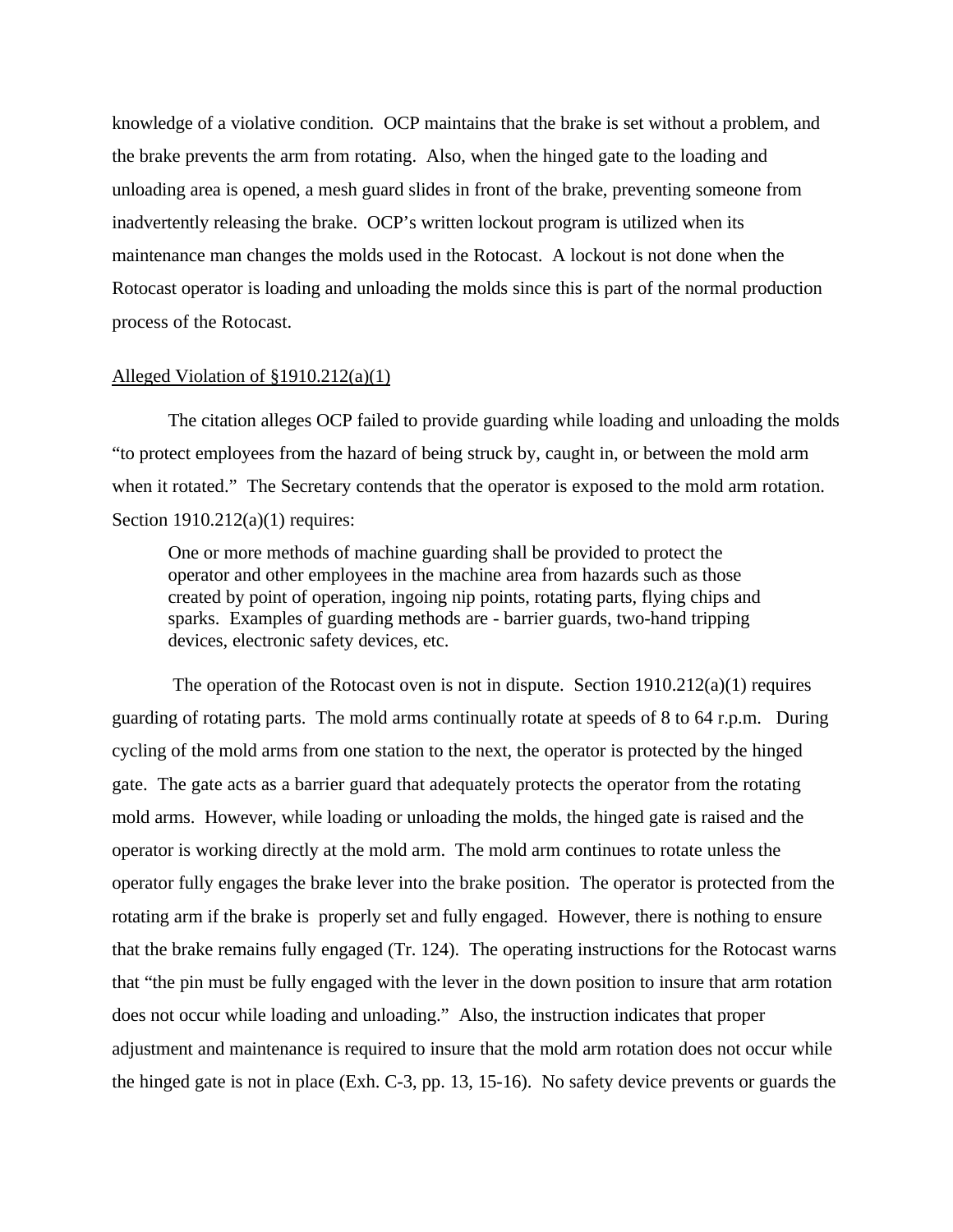operator from mold arm rotation should the brake be improperly engaged or otherwise fail. Proper functioning of the brake is dependent upon it being properly engaged. Furthermore, the evidence shows that even when engaged properly, the brake could malfunction due to a need for adjustment or repair.

The weight of witness testimony, including OCP's expert witness, shows the difficulty in properly setting the brake pin into the brake position. The interview statements taken by the compliance officer are accepted as admissions pursuant to Rule of Evidence 801(d)(2). The statements are consistent with the trial testimony of employees and establish the difficulty in engaging the brake.

Tina Johnson, quality control supervisor, stated that during a three-month period in 1995 while she was working on oven #2, "the break let loose at least 6 times in this time span. One time the pin was completely in and the arm started turning full speed . . . ." (Exh. C-8). She testified the pin and hole were worn and would not hold. Supervisor Barbara Wesley stated in her written interview that she had complained several times that the brake was faulty (Exh. C-7). She testified that she was aware of complaints about the continued rotation of the mold arm (Tr. 106). She was aware prior to the accident that the "brake dragged" (Tr. 103,106).

The guarding standard at  $\S 1910.212(a)(1)$  is intended to eliminate danger from unsafe operating procedures, poor training, or employee inadvertence. Guarding must be provided by a "device" and does not allow reliance upon the skill or attentiveness of employees. *See American Luggage Works Inc*., 1982 CCH OSHD ¶ 26,072, p. 32,796 (No. 77-893, 1982). As contemplated by the standard, more than one guard may be required. This is such a circumstance. The operator, while loading and unloading the molds, is exposed to the rotating mold arm if the brake is not fully engaged. Unless fully engaged, the mold arm rotates (Tr. 57, 124). The electric power to the oven is not turned off, and the operator is working directly at the mold arm. The Rotocast is more than forty years old. OCP acknowledges that new parts are impossible to obtain. The Secretary recommends trip wires or light curtains. OCP does not dispute feasibility.

OCP's argument that it lacked knowledge of the hazard is without merit. When a supervisory employee has actual or constructive knowledge of the violative conditions, knowledge is imputed to the employer. *Dover Elevator Co*., 16 BNA OSHC 1281, 1286, 1993- 95 CCH OSHD 30,148, p. 41,479 (91-862, 1993). An employer is also responsible to know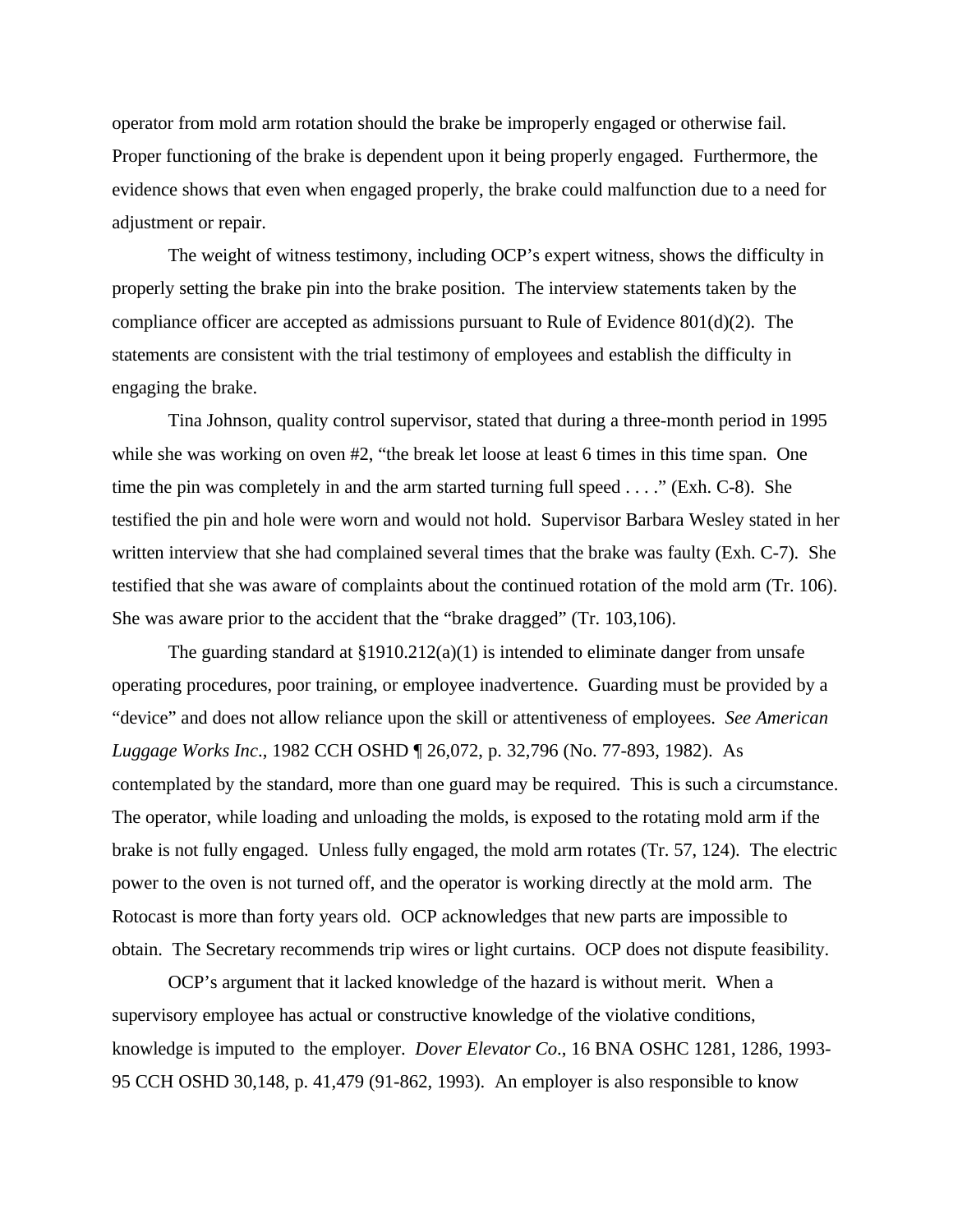conditions which are plainly visible to its supervisory personnel. *A.L. Baumgartner Constr., Inc*., 16 BNA OSHC 1995, 1998, 2000, 1994 CCH OSHD ¶ 30,554 (No 92-1022, 1994). An employer has a duty to inspect its work area for hazards and is charged with knowledge of conditions that are detectable through an inspection of the workplace. An employer must make a reasonable effort to anticipate the particular hazards to which its employees may be exposed in the course of their scheduled work. *Pace Constr. Corp*., 14 BNA OSHC 2216, 2221, 1991-93 CCH OSHD ¶ 29,333, p. 39,431 (No. 86-758, 1991).

The loading and unloading of the molds is performed directly at the mold arm. The oven remains energized. The operator's only protection from the rotating mold arm is a fully engaged brake. The operator's exposure to the mold arm is in plain view.

Prior to the accident, OCP's supervisor was aware of problems with engaging the brake. A number of employees complained about the brake. OCP's maintenance man was repeatedly asked to repair the brake. Therefore, OCP has constructive knowledge, if not actual knowledge, of the lack of guarding for the mold arm.

Accordingly, a violation of §1910.212(a)(1) is affirmed.

### Alternative Violation of §1910.147(c)(4)(i)

The Secretary alleges, in the alternative, that lockout procedures were not developed to prevent the unexpected rotation of the mold arm on Rotocast oven #2 while loading and unloading the molds. Section  $1910.147(c)(4)(i)$  requires:

Procedures shall be developed, documented and utilized for the control of potentially hazardous energy when employees are engaged in the activities covered by this section.

The lockout standards cover the servicing and maintenance of machines and equipment in which the unexpected energizing or start-up of the machine could cause injury to employees. "Servicing and/or maintenance" includes installing, setting up, adjusting, and servicing the machine. Such maintenance activities involve lubricating, cleaning, clearing jams, adjusting, or changing tools in the machine or equipment. See §1910.147(b).

There is no dispute that changing or replacing molds clamped to the mold arm is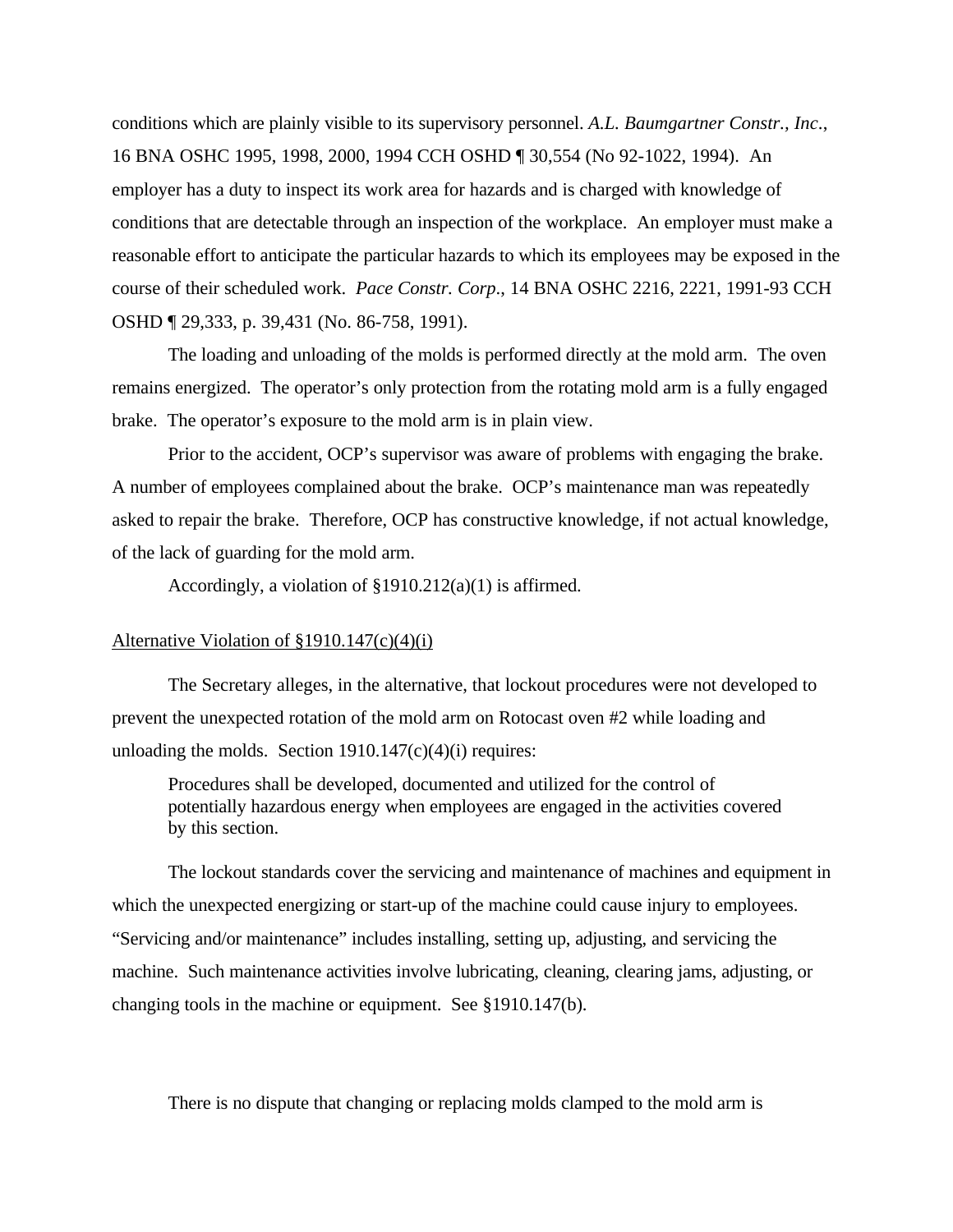performed by the maintenance employee pursuant to OCP's written lockout procedure (Exh. C-2). There is also no dispute that OCP has an acceptable written lockout program for servicing and maintenance of the Rotocast ovens. OCP argues, however, that loading or unloading the molds is not servicing and maintenance work which requires a lockout procedure.

The court agrees. Loading and unloading of foam is performed by the operator as part of the normal production operation of the oven. The lockout standards specifically do not apply to normal production operations. See §1910.147(a)(2). Loading and unloading foam does not involve servicing or maintaining the oven. Polyethylene foam is part of the product manufactured by OCP. The loading and unloading of the molds are routine, repetitive, and integral to the use of the oven. It does not involve changes or adjustments to the oven. "Setting up" is defined as "any work performed to prepare a machine or equipment to perform its normal production operation." §1910.147(b). The loading and unloading of foam is done while the oven is operating and integral to producing finished foam products. Loading foam into the molds is not performed "to prepare" the mold for normal operation; it is the normal operation. *See Westvaco Corp*., 16 BNA OSHC 1374, 1993 CCH OSHD ¶ 30,201 (No. 90-1341, 1993)(a worker's adjustment of shaft heads on the printer to accommodate customers' specifications is "setting up" or preparing the printer to perform its normal production operation); *Metal Shredders Inc*., 15 BNA OSHC 1554, 1991-93 CCH OSHD ¶ 29,642 (No. 90-2273, 1992)(accident occurred during normal operation, not during service and maintenance).

Accordingly, an alternative violation of §1910.147(c)(4)(i) is not applicable.

## *Serious Classification*

In determining whether a violation is serious within  $\S 17(k)$  of the Occupational Safety and Health Act (Act), the Secretary must show that OCP knew or should have known, with the exercise of reasonable diligence, of the presence of the violation and there was a substantial probability that death or serious physical harm could result from the condition.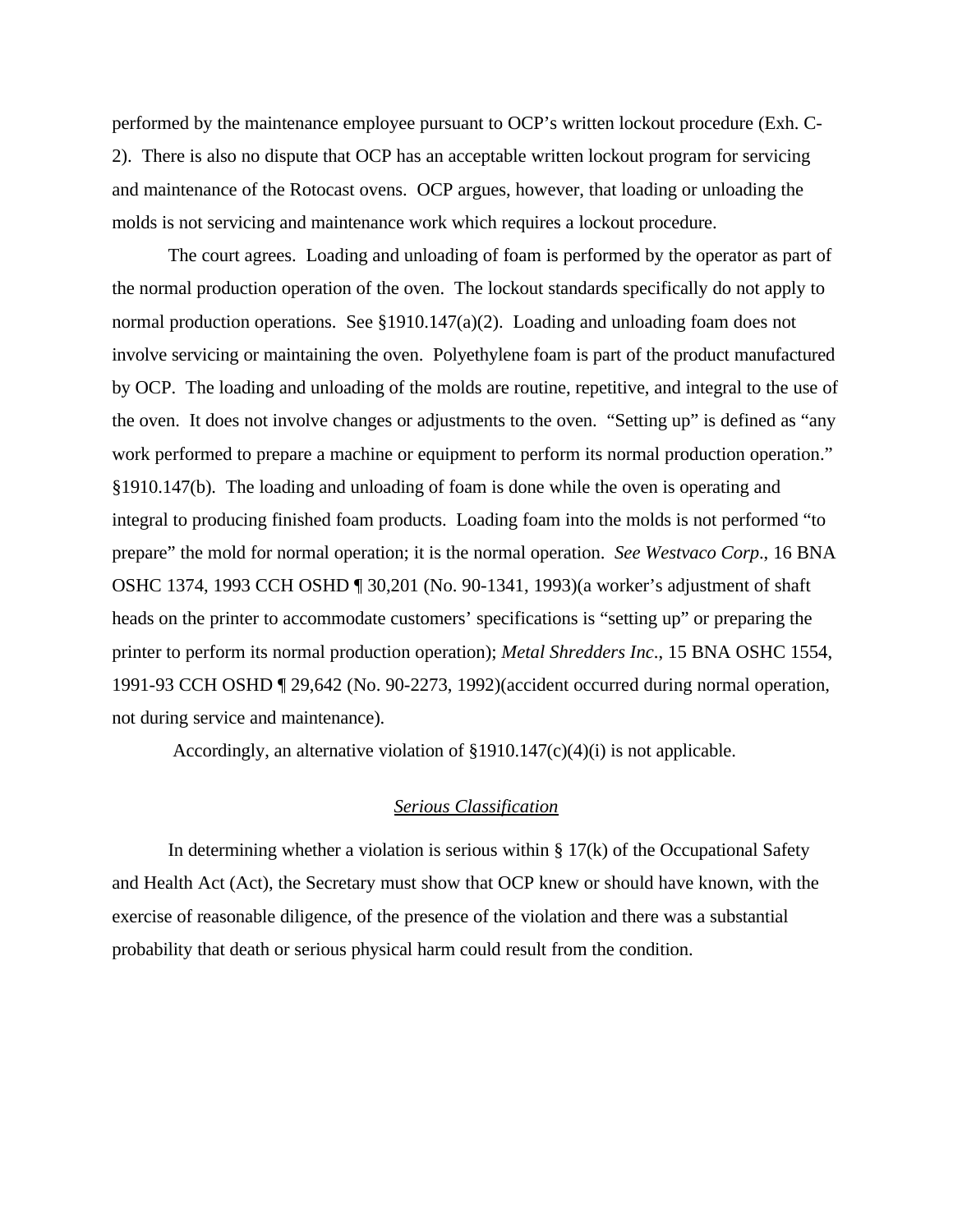OCP presented no evidence refuting the serious classification. OCP knew the loading and unloading the molds exposed operators to the rotation of the mold arm. Barbara Wesley, OCP's supervisor, was aware of the problems with the brake and complained several times to maintenance. OCP agrees that the relief operator involved in the accident did not violate its safety rules and was a competent operator (Exh. C-11; Tr. 103). As demonstrated by the accident, injury from the rotating mold arms could be death or serious injury.

Accordingly, violation of §1910.212(a)(1) is serious.

# *Penalty*

The Act requires "due consideration" in determining an appropriate penalty to the size of the employer's business, the gravity of the violation, the good faith of the employer, and the history of previous violations. *J.A. Jones Constr. Co.,* 15 BNA OSHC 2201, 2213-14 (No. 87- 2059, 1993). The gravity of the violation is the primary element. *Trinity Indus.,* 15 BNA OSHC 1481, 1483 (No. 88-691, 1992).

The Secretary proposes a \$2,500 penalty. OCP receives credit as a small company with no serious safety violations in the preceding three years (Tr. 74). The loading and unloading of the molds is done regularly. Operators and relief operators are exposed to the rotating arms. An employee was fatally injured when her clothing was caught by the rotating arm. OCP was aware of the recurring problems with the brake lever.

A penalty of \$2,500 is reasonable.

# **FINDINGS OF FACT AND CONCLUSIONS OF LAW**

The foregoing decision constitutes the findings of fact and conclusions of law in accordance with Rule 52(a) of the Federal Rules of Civil Procedure.

#### **ORDER**

Based upon the foregoing decision, it is ORDERED:

#### **SERIOUS CITATION NO. 1**